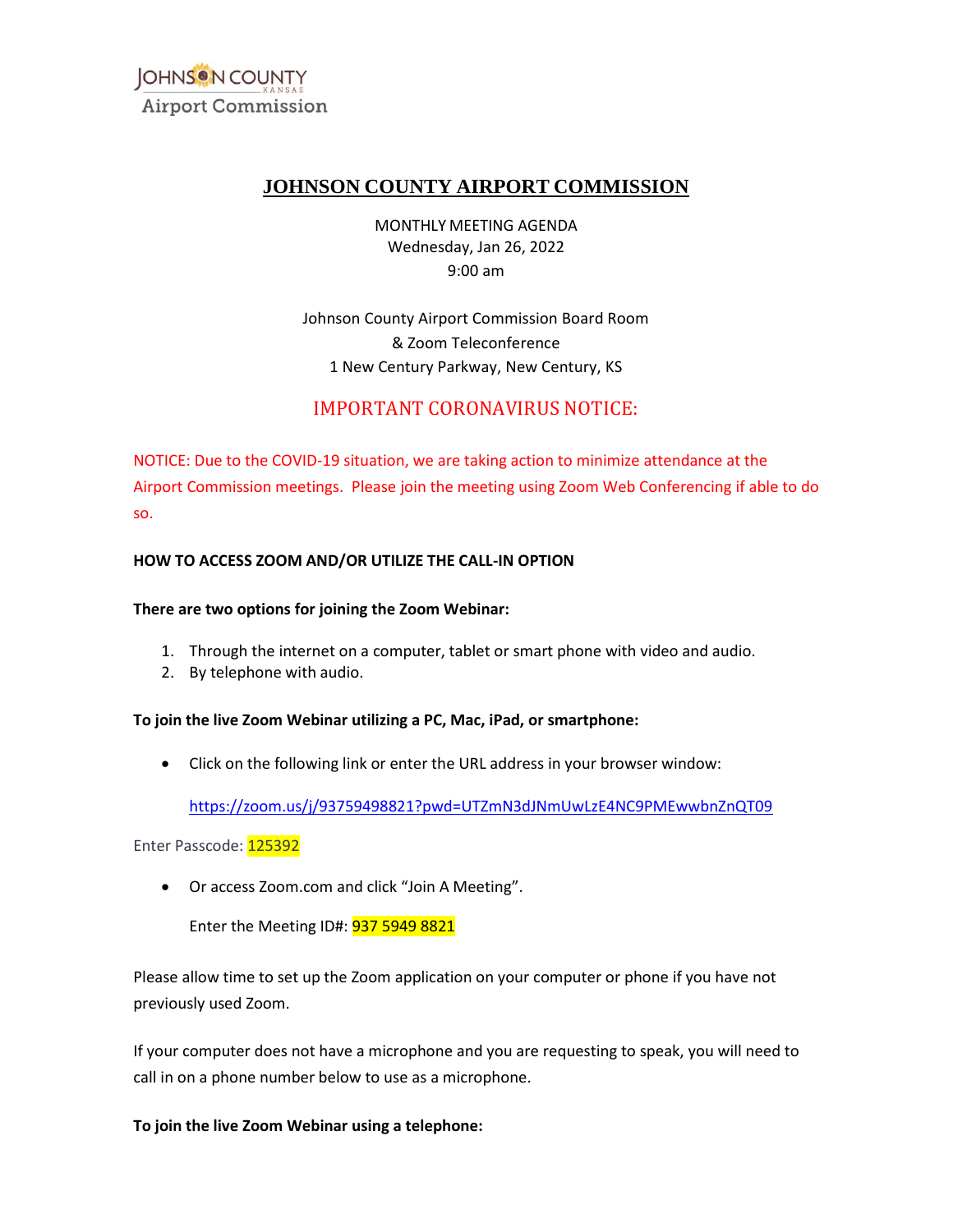- Dial the call-in phone number: 346-248-7799
- When prompted, provide the following Webinar ID#: 937 5949 8821

For *technical assistance* with the Zoom meeting access, you may call the Johnson County staff at 913-715-9666.

## **PUBLIC PARTICIPATION AT THE JANUARY 26, 2022 JCAC MEETING**

 The agenda for the January 26, 2022 Johnson County Airport Commissioners' meeting includes agenda items that the public may participate in and offer comments on either in person or by joining the Zoom Webinar. ALL PUBLIC COMMENTS WILL NEED TO PRE-REGISTER EITHER VIA EMAIL OR BY PHONE NO LATER THAN NOON TUESDAY JANUARY 25, 2022, OR PRIOR TO THE START OF THE MEETING FOR IN PERSON COMMENTS.

# **HOW TO PROVIDE PUBLIC COMMENTS**

### For comments regarding a *Public Hearing* Item:

- Written comments regarding an application may be submitted to the Planning Department using email to [Planner@jocogov.org;](mailto:Planner@jocogov.org) which must be received no later than 5 pm CDT, Jan 24, 2022. Please include your name, mailing address, and the application you desire to comment upon. If received by the above deadline, all comments will be made part of the record and shared with the Airport Commission.
- To participate live in the meeting via Zoom Webinar, email the Planning Department at [Planner@jocogov.org](mailto:Planner@jocogov.org) with your name, mailing address, and the application you desire to comment upon, no later than 5 pm CDT, Jan 24, 2022. The details and instructions for joining the meeting and a link for the Webinar will be emailed to those who have signed up to speak. If you do not have email, details and instructions will be provided via telephone.
- comment upon, you will need to use the "Raise Hand" function in the Zoom app to notify the Moderator of your desire to speak. To activate this function, click "Raise Hand" in the • If you are unable to notify the Planning Department by email prior to the meeting, then during the meeting, but immediately prior to the start of the application you desire to Webinar Controls at the bottom of the screen. By phone, you may raise your hand by dialing \*9. Please do not utilize the raise your hand function until the start of the application you desire to comment upon.
- For those who do not have access to the internet, and therefore cannot participate by via the web, please see the call-in option set forth in this agenda or attend the meeting in person. Those who desire to speak in person will need to raise their hand during the application's public comment section.
- Following the staff and applicant presentations on the application, the Moderator will call on individuals who have signed up to speak or raised their hand in the order received for the respective application. When it is your time to speak, the Moderator will recognize you by the name or address. When you start to speak, please identify yourself by your name and address. You will have 3 minutes in which to speak, unless the Chair of the Airport Commission designates a different time period in order to accommodate all the speakers desiring to speak during the meeting.

#### For all other public comments:

• Public comments made in person will need to provide their name and address on the signup sheet prior to the start of the meeting.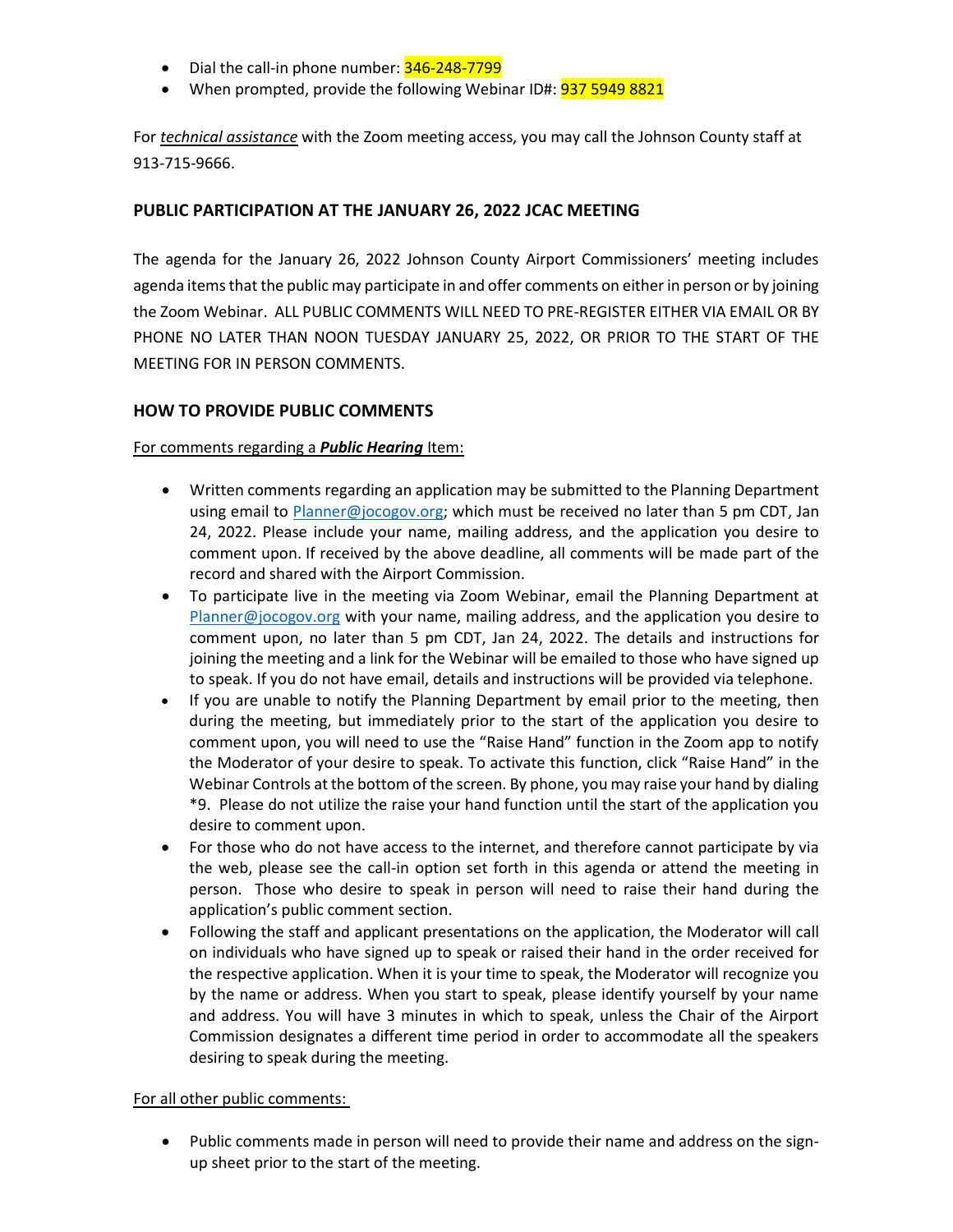- Public online "live" comments for the Jan 26, 2022 meeting will be accepted only for those who have pre-registered. Individuals wishing to speak online may register by sending their full name, business name (if applicable), physical address, and agenda item/topic being addressed to [chrissy.hails@jocogov.org.](mailto:chrissy.hails@jocogov.org) Registration closes at 12:00 pm CDT on Tuesday Jan 25, 2022. You will receive an email confirmation by 5:00 pm on Tuesday Jan 25, 2022 that includes instructions on speaking during the meeting.
- If you would like to make a written public comment for the meeting, please send your comments along with your full name, business name (if applicable), and physical address to [Chrissy.hails@jocogov.org](mailto:Chrissy.hails@jocogov.org) no later than 5:00 pm CDT on Monday Jan 24, 2022. If email is not an option, you may call 913-715-6004 and we will record your information and comments for distribution as a written comment. Written comments will be shared with the commissioners prior to the meeting but will not be read into public record during the meeting.

### I. APPROVAL OF MINUTES

A. Dec 1, 2021 Meeting & Dec 8, 2021 Special Meeting

### II. REPORT OF THE CHAIRMAN

### III. EXECUTIVE SUMMARY

- A. Executive Director Report
	- a. Copy of Legal Description for 100 Mission Woods Dr
	- b. July 2022 Scheduled Meeting
- B. Deputy Director Report

#### IV. FINANCIALS

- A. Summary of Financials
- B. Consider ratifying the Dec 2021 expenditures as presented
	- a. 600 New Century Parkway Expense Summary

## V. DISCUSSION ITEMS

- a. Consider recommending approval of the following three City of Overland Park applications located at the northwest corner of West 175<sup>th</sup> Street and Quivira Road, for the reasons and subject to the conditions set forth in the staff report:
	- 1. Application No. REZ 2021-00019, a request to rezone from City zoning designation Rural Residential District – Johnson County (RUR-J) to City zoning designation Single-Family Residential District (R-1);
	- 2. Application No. PLT 2021-00073, a preliminary plat for 214 single-family residential lots on 141.8 acres, and;
	- 3. Application No. PLT 2021-00087, and final plat, sanctuary first plat, for 60 single-family lots on 45.2 acres.
- b. Consider a continuance for City of Olathe application PRE21-01483, Administrative Review for 316,816 square foot addition to Building C, Lot 3, I-35 Logistics Park, located at 15251 South Green Road
- c. Consider approval of Authorization No 12 with Burns & McDonnell for Taxiway B Reconstruction at Johnson County Executive Airport
- d. Consider a lease amendment for The Greater Kansas City Foreign Trade Zone, Inc
- e. Consider a lease amendment for 109 Overland Park Place
- f. Consideration of a backup generator purchase for Pumphouse 39A